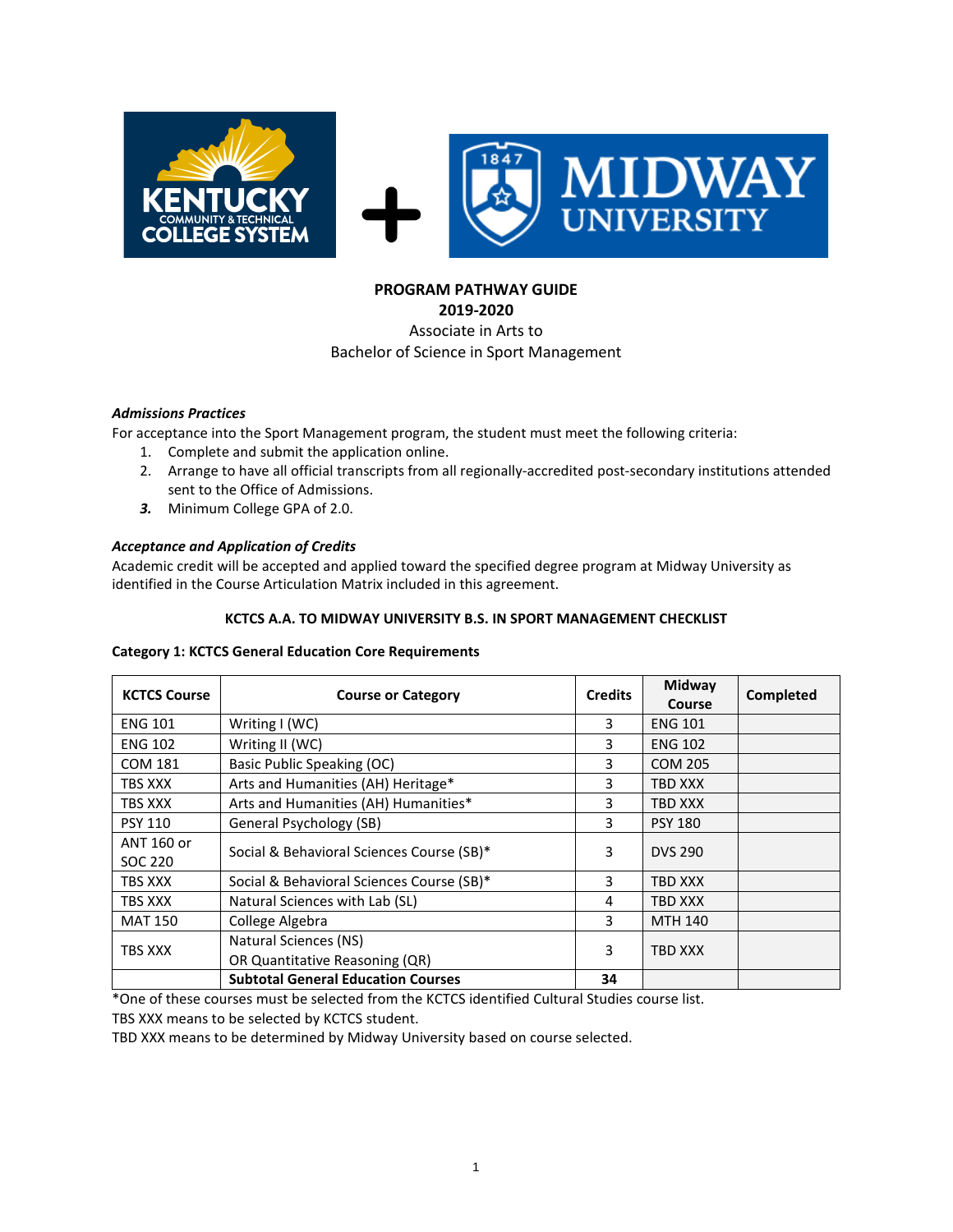#### **Category 2: KCTCS A.A. Requirements**

| <b>KCTCS</b><br>Course | <b>Course or Category</b>                   |   | Midway<br>Course | Completed |
|------------------------|---------------------------------------------|---|------------------|-----------|
| WGS 200 or             | Arts and Humanities (AH)                    |   | <b>WST 200</b>   |           |
| <b>WGS 201</b>         | OR Social & Behavioral Sciences Course (SB) |   |                  |           |
| TBS XXX                | Arts and Humanities (AH)                    |   | TBD XXX          |           |
|                        | OR Social & Behavioral Sciences Course (SB) |   |                  |           |
|                        | <b>Subtotal A.A. Requirement Courses</b>    | 6 |                  |           |

# **Category 3: KCTCS Electives\***

| <b>KCTCS</b><br>Course | <b>Course or Category</b>                  |    | Midway<br>Course  | <b>Completed</b> |
|------------------------|--------------------------------------------|----|-------------------|------------------|
| DIL XXX                | Digital Literacy**                         | 3  | <b>TBD XXX</b>    |                  |
| <b>BAS 160</b>         | <b>Introduction to Business</b>            | 3  | <b>TBD XXX</b>    |                  |
| TBS XXX                | First-Year Experience                      | 3  | MWY-101           |                  |
| <b>BIO 120 or</b>      | General Ecology (NS) or                    | 3  | <b>ENV 201 or</b> |                  |
| <b>GEO XXX</b>         | Any Geography Course (NS or SB)            |    | GEO 110           |                  |
| <b>STA 210</b>         | Statistics: A Force in Human Judgment (QR) | 3  | MTH 139           |                  |
| TBS XXX                | Elective                                   | 3  | <b>TBD XXX</b>    |                  |
| TBS XXX                | Elective                                   | 3  | <b>TBD XXX</b>    |                  |
|                        | <b>Subtotal Elective Courses</b>           | 21 |                   |                  |
|                        | <b>TOTAL Associate Degree Hours</b>        | 61 |                   |                  |

**\*** Recommend students pick from the KCTCS course equivalencies listed in the B.S. in Sport Management table \*\* Students must demonstrate computer/digital literacy skills, either through completing a course or passing a test.

# **BACHELOR of SCIENCE in SPORT MANAGEMENT KCTCS Program Transfer Equivalencies**

| Course         | <b>KCTCS Course</b>            | <b>Hours</b> | <b>Course</b>  | <b>Midway Course</b>                   | Completed |
|----------------|--------------------------------|--------------|----------------|----------------------------------------|-----------|
| <b>Number</b>  |                                |              | <b>Number</b>  |                                        |           |
| <b>BAS 283</b> | Principles of Management       | 3            | <b>BUS 230</b> | Principles of Management               |           |
| or             |                                |              |                |                                        |           |
| <b>MGT 283</b> |                                |              |                |                                        |           |
| <b>BAS 282</b> | <b>Principles of Marketing</b> | 3            | <b>BUS 255</b> | <b>Principles of Marketing</b>         |           |
| or             |                                |              |                |                                        |           |
| <b>MKT 282</b> |                                |              |                |                                        |           |
|                |                                | 3            | <b>SPM 110</b> | Introduction to Sport                  |           |
|                |                                |              |                | Management Theory and                  |           |
|                |                                |              |                | Practice                               |           |
|                |                                | 3            | <b>SPM 200</b> | Socio-Cultural Dimensions in           |           |
|                |                                |              |                | Sport                                  |           |
|                |                                | 3            | <b>SPM 210</b> | Psychology of Sport                    |           |
|                |                                | 3            | <b>SPM 300</b> | Communication in Sport                 |           |
|                |                                | 3            | <b>SPM 315</b> | <b>Financial Applications in Sport</b> |           |
|                |                                | 3            | <b>SPM 320</b> | Legal Issues in Sport                  |           |
|                |                                | 3            | <b>SPM 325</b> | Management and Leadership              |           |
|                |                                |              |                | in Sport                               |           |

# **SPORT MANAGEMENT**